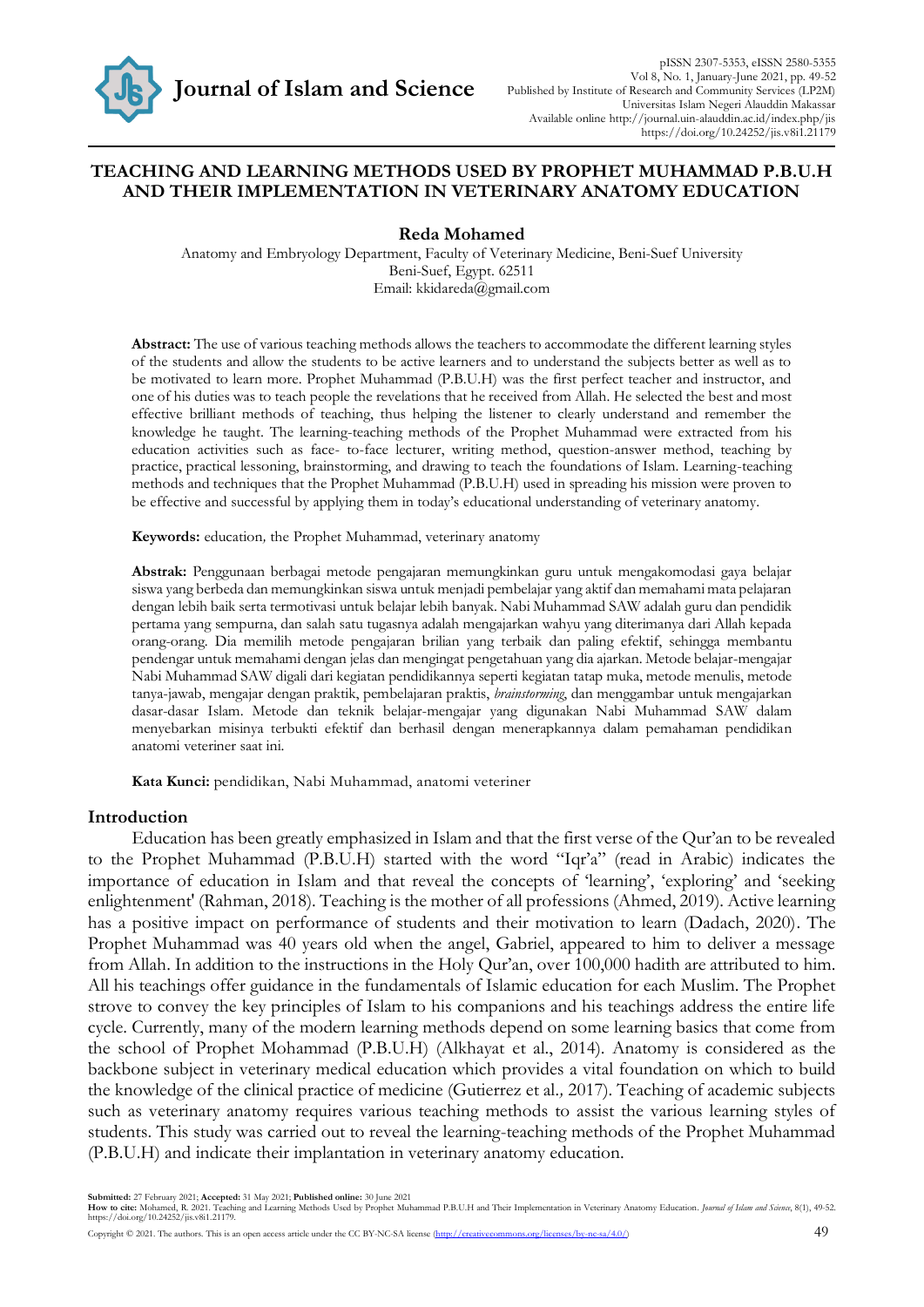## **Face to Face Lectures**

The lecture is the most used traditional teaching method that has been used for a long time as a tool of communication between the teacher and learners to deliver the teaching materials (Amin, 2016). Lectures are perceived to be an efficient way to distribute information to students via drawing their attention to key points, interactivity through questions, stimulation and provide clinical relevance (McLeish, 1968; Bligh, 2000; Dale, 2018). Prophet Muhammad (P.B.U.H) used a face-to-face learningteaching method when one of his companions, Abdullah bin Amr from the tried to fast every day and offer prayers all night. The Prophet said, *"Don't do that; fast for a few days and then give it up for a few days, offer prayers and sleep at night, as your body has a right on you, and your wife has a right on you, and your guest has a right on you"* (Hadislerle İslam vol. 3, 2014: 102) (Âşik-ev, 2017).

# **Writing method**

Learning by writing is considered one of the best ways of education. The standard method of teaching is the blackboard and chalks because it is useful to show diagrams, allow time to take notes and could be interactive when used in discussion. Moreover, Whiteboards could be used for explaining, drawing diagrams, brainstorming, and summarizing (Dale, 2018). Ressler (2004) stated that chalkboards facilitate student learning more effectively than Power Point as it allows students to construct meaning from simultaneously visible chunks of information. Prophet Muhammad (P.B.U.H) said: *"Bind knowledge by writing The Quran was revealed from Allah through the angel Gabriel to the Prophet Muhammad in 23 years in parts".*  Prophet Muhammad (P.B.U.H) had charged people "revelation clerks" for writing the Quran. He was reporting the incoming revelation to the revelation clerks and directed where it was going to be written in the Quran, which surah and verse. Moreover, in addition to that, he asked them to copy the written Quran; the companions memorized and applied the Quran to their life. Hazrat Umar became a Muslim after he had read a written copy of the Quran.

# **Question-Answer Method**

The Answer-Question method is a type of teaching method to stimulate the students to think and guide them to gain the truth. This method is an interaction between the teacher and students. The subject will be presented in the form of questions that are required to be answered, especially from the teachers to the students and vice versa (Amin, 2016). Tutors can stimulate students' thought, experimentation, and reflection via interacting with students and asking questions. Moreover, students ask questions to clarify their understanding (Dale, 2018). McLaughlin & Mandlin (2001) reported that asking questions could increase active learning. The Prophet Mohammad (P.B.U.H) used the question–answer method in his teaching to pique the interest and curiosity of the listeners and that when the Prophet asked his companions, *"What would be the situation of someone who has a river at his door and every day, five times a day, he comes out and takes a bath in that river? At the end of the day would he have any dirt on himself?"* They responded, "*There would be no dirt on him, O Rasul Allah*" Then the Prophet said, *"Similarly, there are the five prayers cleansing the person in this way"* (Shaarawy, 2014). Moreover, people asked the beloved Prophet *"Oh, The Messenger of Allah. Which of the believers is more virtuous?"* Our Prophet ordered, *"The one whom the Muslims are safe from the harms of his/her tongue and his/her hand"* (Hadislerle Islam vol. 3, 2014: 386) (Âşik-ev, 2017).

# **Teaching by Practice**

Demonstration by means of practice is one of the most effective and fruitful ways of teaching as it engages the sight and hearing and thus helps the information to remain in the mind. Practical classes of veterinary anatomy are essential for students as they allow students to develop psychomotor skills by handling the dissection instruments and the visualization of structures which is associated with a deep approach to learning. Moreover, practical classes provide the opportunity for students to apply theoretical knowledge to a practical task and thus promote a higher level of cognitive processing (Pandey & Zimitat 2007; Dale, 2018). The scientific method to train students is to associate the laboratory classes with lectures (Heath 1965-6). In this connection, the effective method to deliver practical knowledge of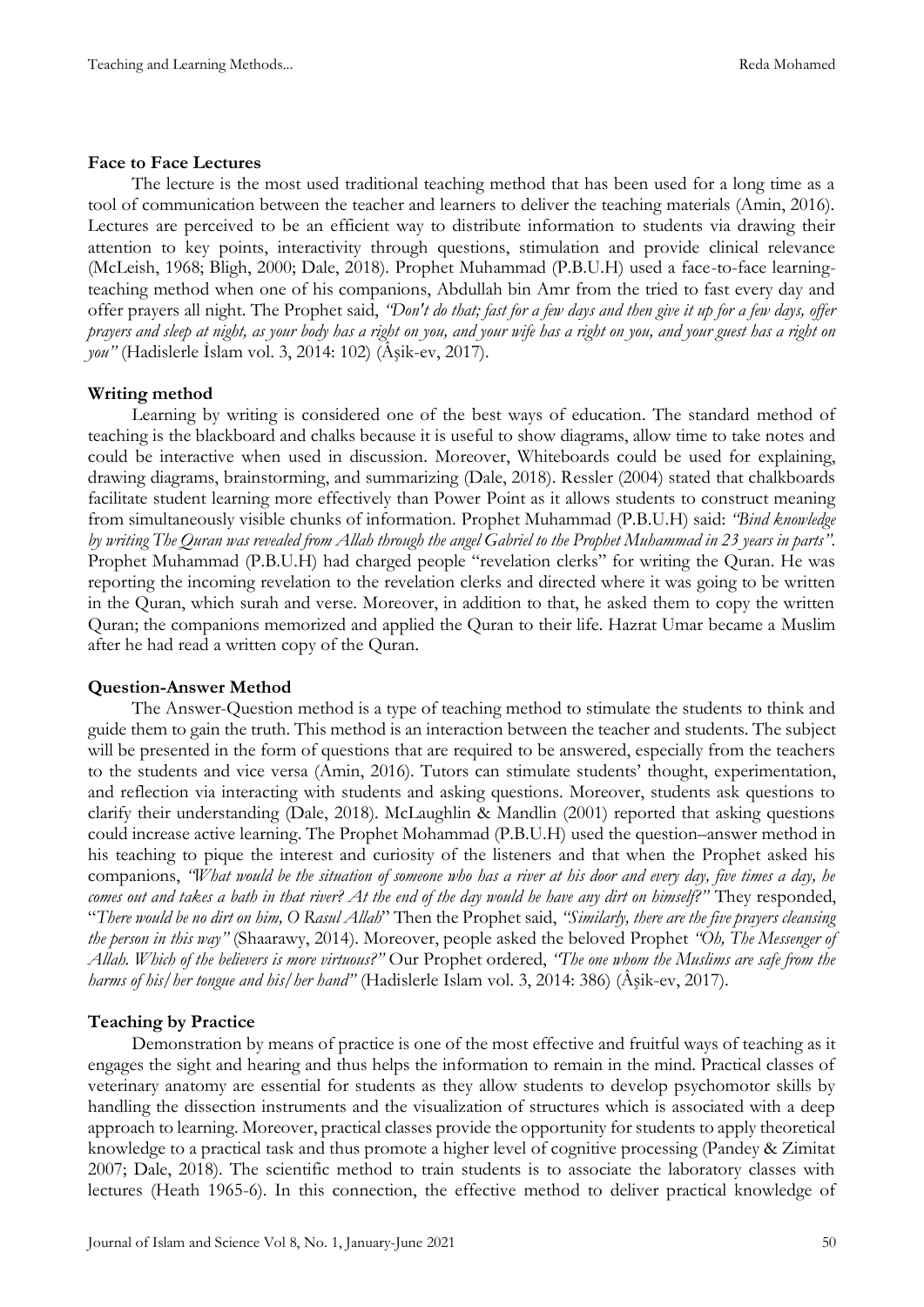veterinary anatomy and in developing surgical skills is to teach by practice via dissection of animal cadavers (Mohamed, 2020). Prophet Mohammad (P.B.U.H) applied teaching by practice when he saw a boy who was skinning a sheep and said to him: *"Let me teach you."* He put his hand between the skin and the meat until he reached up to the armpit of the sheep, and then he said: *"Skin it like that, young man!"*  (Dawud, Taharat, 73; Ibn Maja, Zabaih, 6).

## **Applied Lessoning**

Although the dissection of cadaveric animals was important in allowing students access to internal structures of the animals, the use of live animals allows students' senses to be engaged, including visualization of the external structures of the animals, handling of the animals. Moreover, applied lessoning will allow students to relate their knowledge of anatomy to the clinical situation (Dale, 2018). Prophet Mohammad (P.B.U.H) applied a practical application when someone new to Islam asked him about the prayers and their times, so this man just kept watching the five pray times of Muslims a day for two days, and this man stated that he learned them well (Mehdi, 2013).

### **Brainstorming**

Brainstorming in the problem-solving method which is usually done by a tutor in a group of students is allowing the students to think and address their opinions. This method is to develop the attitude skills of students in solving problems and in making decisions (Amin, 2016). Problem-based education encourages independent consideration and group work and aims to resolve basic deficiency in didactic education (Ozkadif & Eken, 2012). Brainstorming stimulates thinking and creativity training and apprentice students (Debabeche, 2008). Problem-based learning might give students more motivation to learn because of its 'real world relevance' (Dale, 2018). Prophet Mohammad (P.B.U.H) used a brainstorming when he asked his followers a question: *"Amongst the trees, there is a tree, the leaves of which does not fall and is like a Muslim. Tell me the name of that tree."* Everybody started thinking about the trees of the desert areas. After a while, the Prophet answered his question: "*The palm tree."* The Prophet (P.B.U.H) does not specify a particular person to get the answer from, instead his question was in a plural form to give the group of people a chance to think and discuss before answering, not to relate it to a particular person, which may have the impression of embarrassing (Siddiqui, 2008).

### **Drawing**

A study showed that the first‐year veterinary students prefer drawing in most aspects of anatomy learning. However, the use of drawing as a learning approach in veterinary anatomy can be increased by encouragement and teacher‐produced images (Laakkonen, 2020). Using highlighting diagrammatic structures in lectures still has value in teaching (Dale, 2018). Prophet Mohammad (P.B.U.H) used drawing to convey some of his abstract ideas as he drew a line in the sand with his hand, and he said, *"This is the straight path of Allah."* Then, the Prophet drew lines to the right and left, and he said, *"These are other paths, and there is no path among them but that a devil is upon it calling to its way."* Then while the people were looking intently at the drawing, he recited the verse, *"And verily, this is My Straight Path, so follow it, and follow not (other) paths, for they will separate you away from His Path"* (QS Al-A'nam: 153) (Shaarawy, 2014).

### **Conclusion**

This study concluded that all teaching methods were used by Prophet Muhammad (P.B.U.H) have an importance in terms of education. Among the methods used are face-to-face, writing method, question-answer method, practical classes, applied lessoning, brainstorming, and drawing. These are used as effective methods in today's educational understanding of veterinary anatomy.

### **References**

Asik EV, H. 2017. Learning-Teaching Methods of the Prophet Muhammad (PBUH). *Journal of International Social Research*, 10(50), 462-466.

Bligh, D.A. 2000. *What's the Use of Lectures?.* San Fransisco: Jossey-Bass.